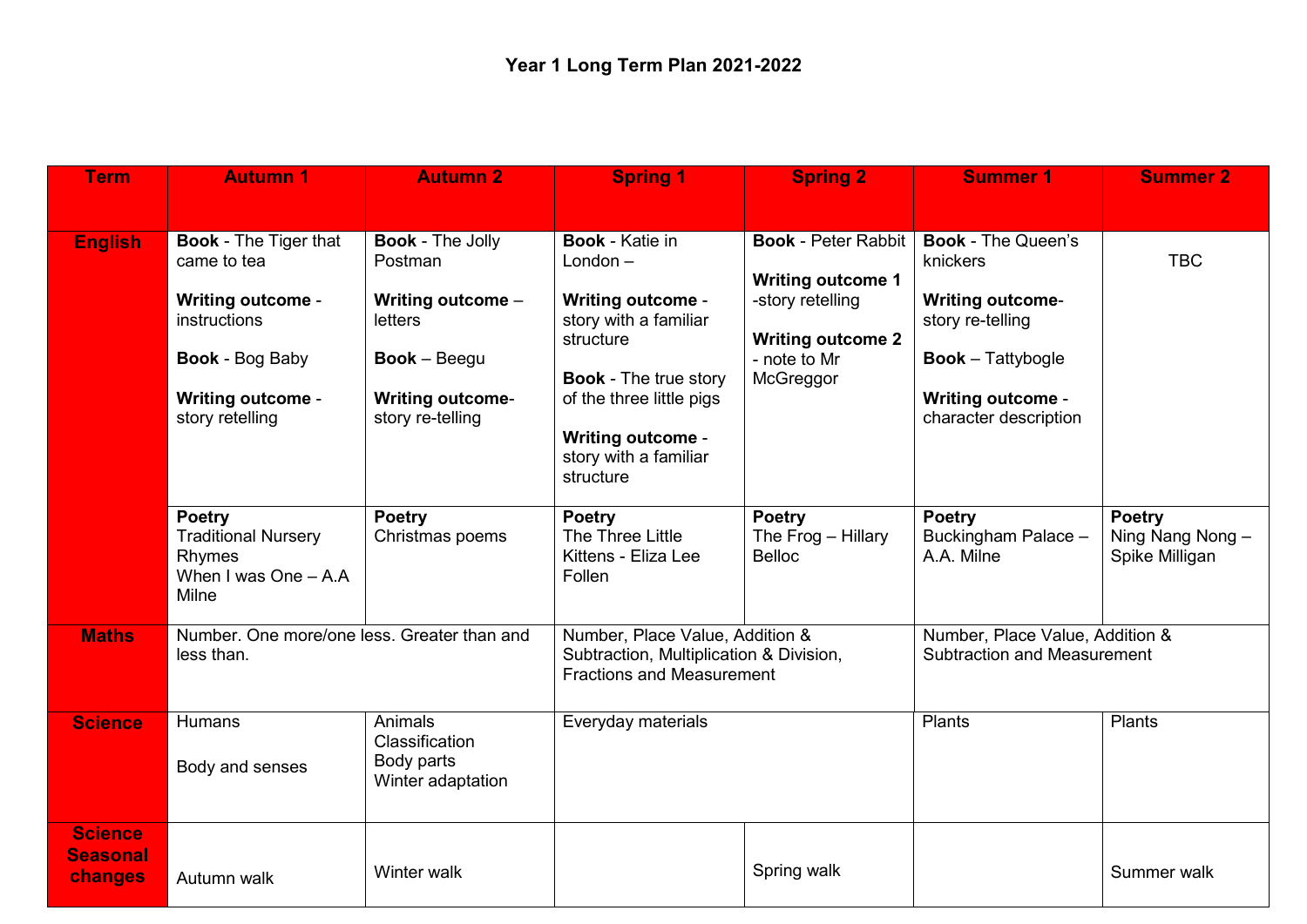## **Year 1 Long Term Plan 2021-2022**

| <b>Geography</b> | What's outside your                             |                                                                  | Whereabouts in the                                                 |                                                                 | Why is London our                                           |                                       |
|------------------|-------------------------------------------------|------------------------------------------------------------------|--------------------------------------------------------------------|-----------------------------------------------------------------|-------------------------------------------------------------|---------------------------------------|
|                  | window?                                         |                                                                  | world do I live?                                                   |                                                                 | capital city?                                               |                                       |
|                  | A study on Wrose and<br>the local area.         |                                                                  | A study of the $UK -$<br>the 4 countries and its<br>capital cities |                                                                 | A case study of<br>London.                                  |                                       |
| <b>History</b>   |                                                 | <b>What was Wrose like</b><br>for the Jowett<br><b>Brothers?</b> |                                                                    | What was it like<br>when Grandad<br>was little?                 |                                                             | Who is our<br>Monarch?                |
|                  |                                                 | A local history study.                                           |                                                                    | Focus on toys<br>through the years.                             |                                                             | The Royal Family.                     |
| <b>Computing</b> | Computer skills                                 | Computer skills/<br>Programming                                  | Programming                                                        | Multimedia                                                      | Multimedia                                                  | Using and applying<br>computer skills |
| <b>E</b> Safety  | Different types of                              | Communicating online                                             | Websites - pop ups                                                 | Safe sites and                                                  | Online $-$ is it true?                                      | Ownership of                          |
|                  | communication                                   |                                                                  | and advertising                                                    | bookmarks                                                       |                                                             | pictures and text                     |
| <b>PE</b>        | Multi skills<br>Dance                           | Dance-creative                                                   | Gymnastics                                                         | Gymnastics                                                      | Dance- maypole                                              | Dance                                 |
|                  |                                                 | Games skills-<br>kicking                                         | Games skills-<br>net wall                                          | Games skills-<br>Striking (rounders)                            | <b>Athletics</b>                                            | <b>Athletics</b>                      |
| Art              | Earth Art                                       | <b>Winter Projects</b><br>Giuseppe Arcimboldo                    |                                                                    |                                                                 | Artist Focus - David<br>Hockney - Mountains<br>of Yorkshire |                                       |
| <b>DT</b>        |                                                 |                                                                  | <b>Paper Craft Skills</b>                                          | DT Mechanisms<br>Moving Pictures -<br><b>Sliders and Hinges</b> |                                                             | Cooking - Fruit<br>Salad              |
| <b>Music</b>     | Rhythm - Beat and rhythm - looking at different |                                                                  | How does music make us feel? Listen to                             |                                                                 | Composition and performance - using                         |                                       |
|                  | beats, clapping along and comparing different   |                                                                  | different types of music and discussing                            |                                                                 | notation to develop a piece of music                        |                                       |
|                  | rhythms. Using our bodies to make percussion.   |                                                                  | mood, feelings etc.                                                |                                                                 | (sequencing shape rhythms).                                 |                                       |
|                  | Sing simple repeating songs.                    |                                                                  | Compare and contrast music for different                           |                                                                 | Identify a range of tuned and untuned                       |                                       |
|                  | Listen to well-known music from films and       |                                                                  | purposes.                                                          |                                                                 | percussion instruments.                                     |                                       |
|                  | television programmes and appraise using        |                                                                  | Listen to music by our famous composer,                            |                                                                 | Perform a simple story with accompanying                    |                                       |